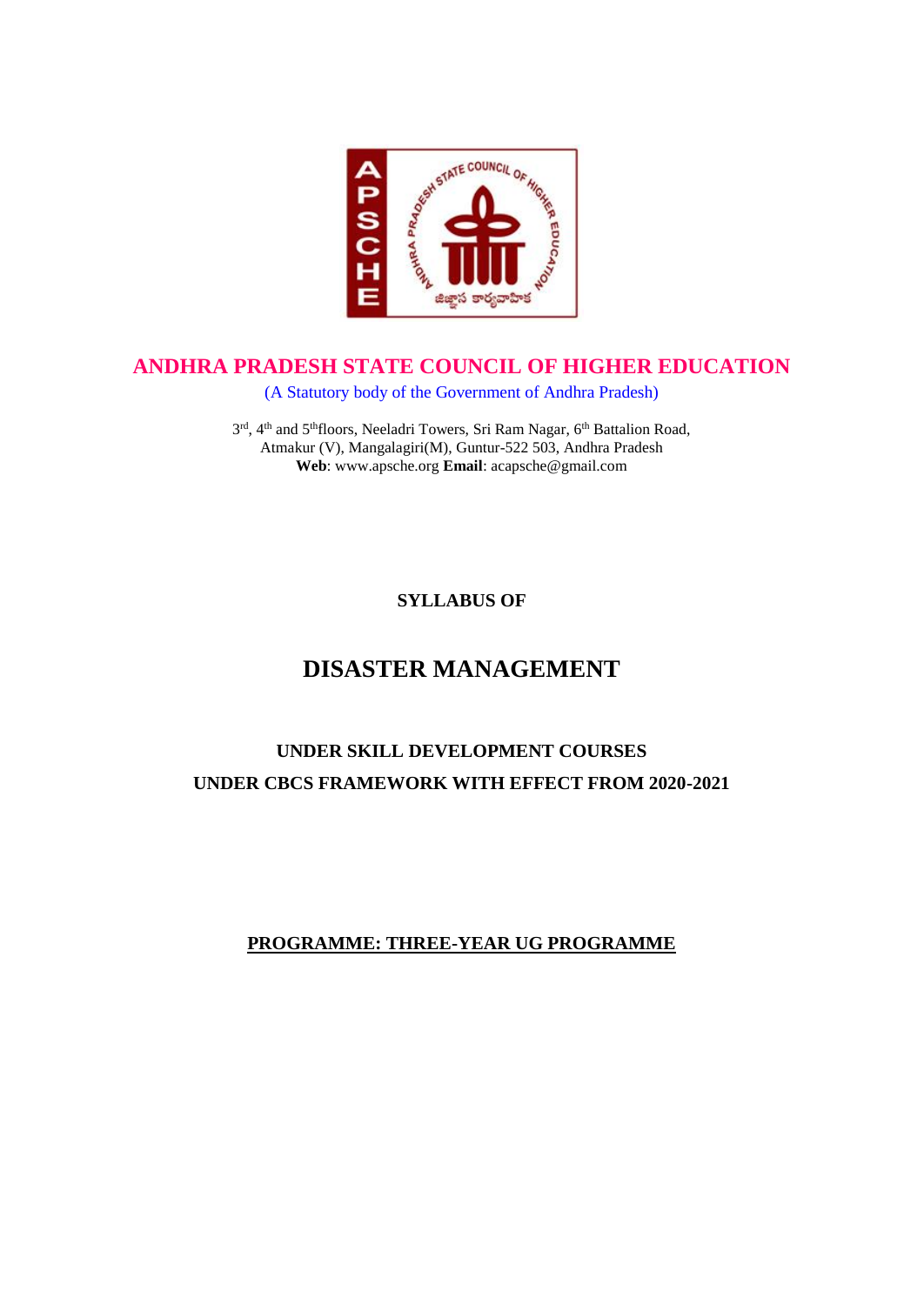#### A.P STATE COUNCIL OF HIGHER EDUCATION B.A,B.Com & B.Sc Programmes Revised CBCS w.e.f 2020-21

#### **SKILL DEVELOPMENT COURSES**

#### **ARTS STREAM**

### **DISASTER MANAGEMENT**

Total 30hrs (2hrs/week) 2 Credits Total 50 Marks

#### **Learning Outcomes**:

*After successful completion of the course, the students are able to*;

- *1. Understand the nature, cause and effects of disasters*
- *2. Comprehend the importance of Disaster Management and the need of awareness*
- *3. Acquire knowledge on disaster preparedness, recoveryremedial measures and personal precautions*
- *4. Volunteer in pre and post disaster management service activities*

#### **Syllabus:**

#### **UNIT-I**: 06 hrs

Introduction of Disaster - Different types of disasters- Natural- (flood, cyclone,earthquake, famineand pandemic) - Accidental- (Fire,Blasting,Chemical leakage, Rail,Aviation, Road boat tragedies and nuclear pollution) - Disaster Management Act 2005

#### **UNIT-II**: 09hrs

Causes and immediate effects of Disasters - Preparedness of disasters –Precautions – Dissemination of information - Nature and concepts - Role of National Disaster Management Authority and Role of Government and non governmental organizations in protecting human livestockand natural resources.-Use of technology -Role of Citizens and Youth in the prevention.

#### **UNIT-III** - 09 hrs

Post disaster effects - short term - Procedures for Rehabilitation and Recovery - Role of volunteers and Safety Precautions - Long term remedial and preventive measures – Collection, filing and storage of information - Case studies

#### **Suggested co curriculum Activities:** (06 hrs)

- 1. Invite lectures by local experts
- 2. Training on preparedness, post disaster services
- 3. Analysis of Case studies
- 4. Visit to a disaster management office and facility
- 5. Assignments, Group discussion, quiz etc.

#### **References**:

1. Jagbirsingh - Disaster Management Future challenges and opportunities- - K.W.Publishers